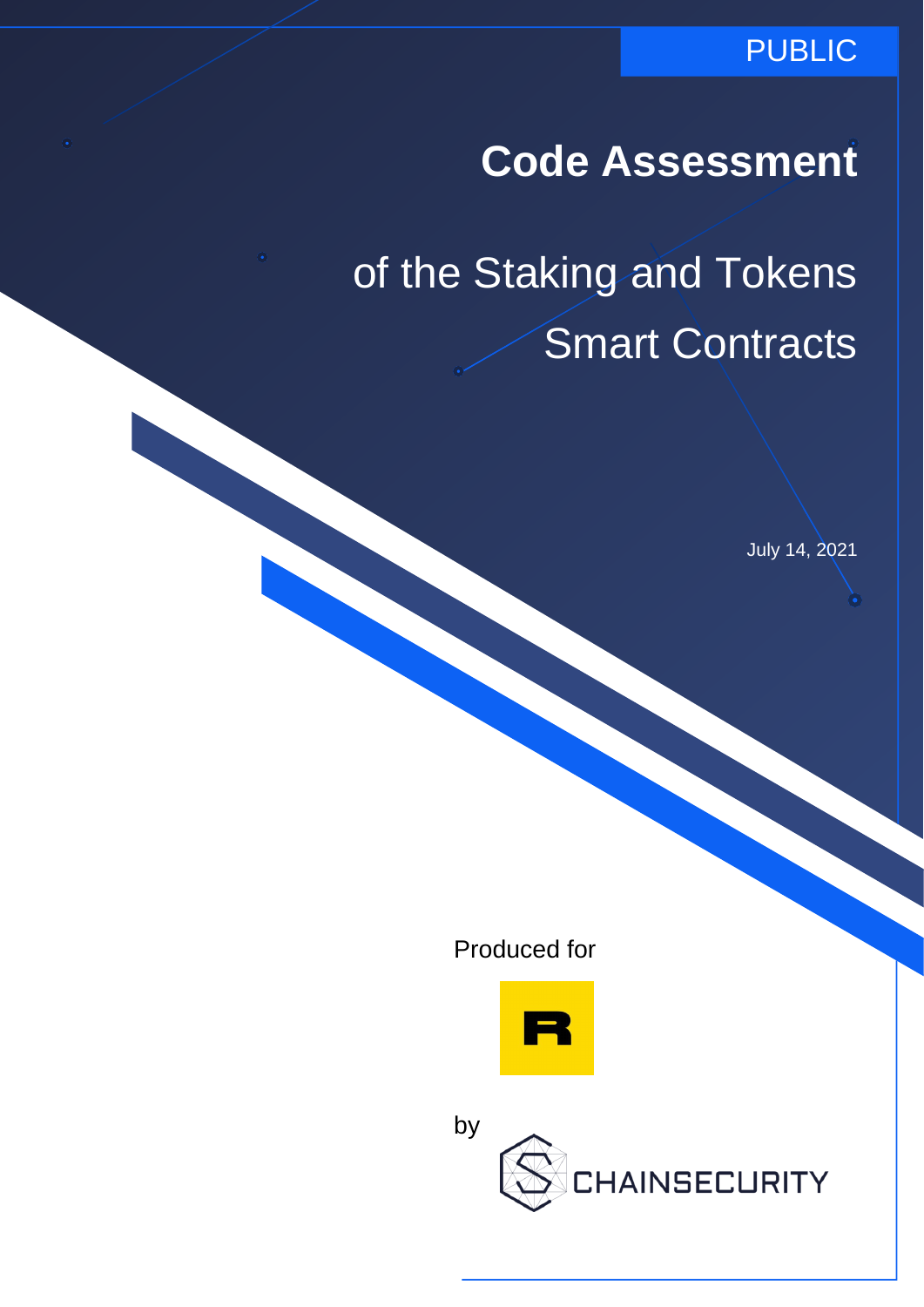# **Contents**

 $\circledS$ 

| <b>1 Executive Summary</b>      | $\mathbf{3}$            |
|---------------------------------|-------------------------|
| <b>2</b> Assessment Overview    | $\overline{\mathbf{4}}$ |
| 3 Limitations and use of report | $6\phantom{1}6$         |
| 4 Terminology                   | 7                       |
| 5 Findings                      | 8                       |
| <b>6 Resolved Findings</b>      | $\boldsymbol{9}$        |
| 7 Notes                         | 16                      |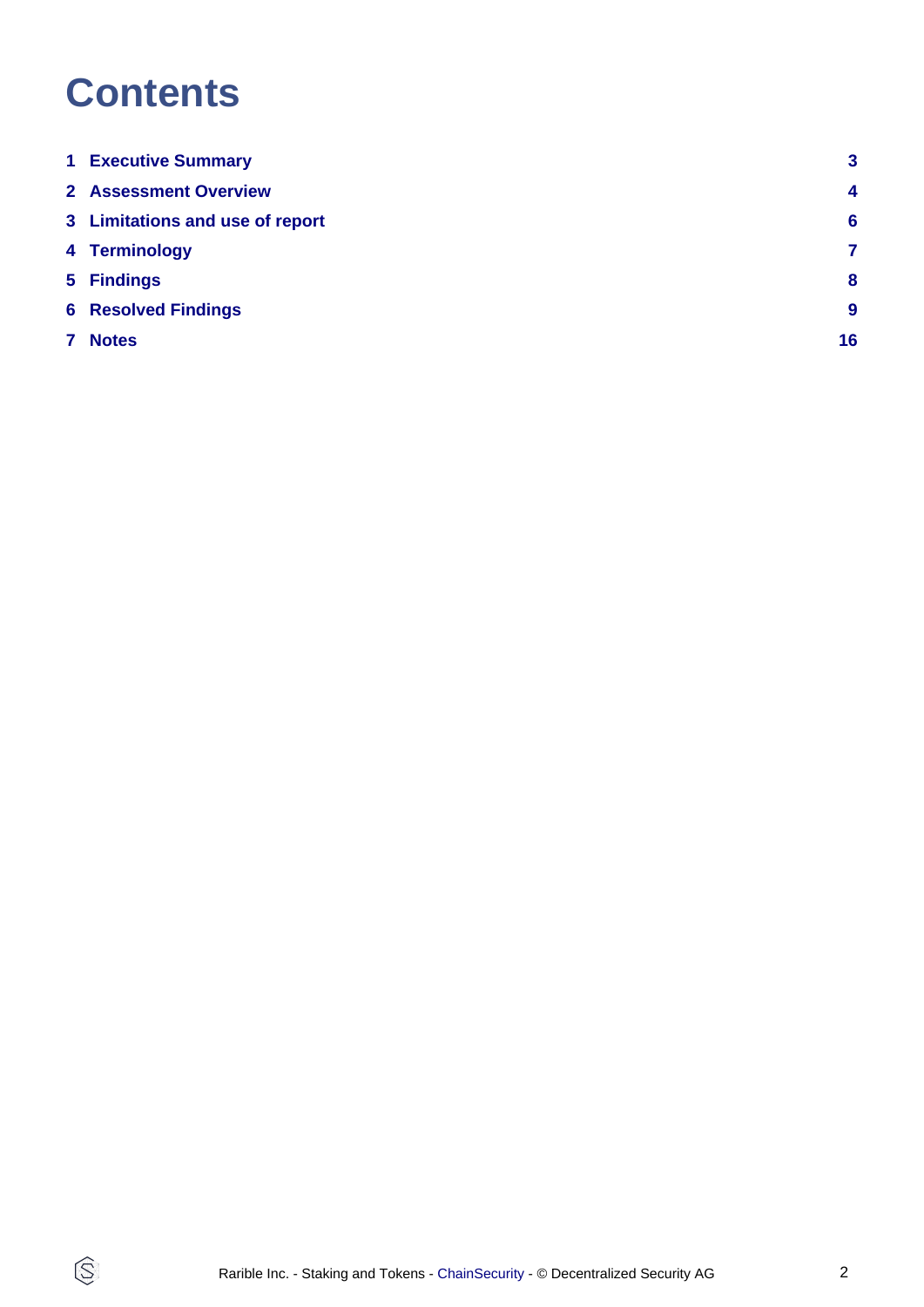# <span id="page-2-0"></span>**1 Executive Summary**

Dear Sir or Madam,

First and foremost we would like to thank Rarible Inc. for giving us the opportunity to assess the current state of their Staking and Tokens system. This document outlines the findings, limitations, and methodology of our assessment.

This assessment has revealed two medium and numerous low severity findings. While most of them were fixed for the final version of this report, one low severity issue was only partially addressed, because the contracts are already deployed. Potentially this issue can cause problems with hardware wallets integrations.

We hope that this assessment provides more insight into the current implementation and provides valuable findings. We are happy to receive questions and feedback to improve our service and are highly committed to further support your project.

Sincerely yours,

IS

**ChainSecurity** 

### **1.1 Overview of the Findings**

Below we provide a brief numerical overview of the findings and how they have been addressed.

| <b>Critical</b> -Severity Findings | $\overline{0}$ |
|------------------------------------|----------------|
| <b>High-Severity Findings</b>      | $\mathbf 0$    |
| <b>Medium</b> -Severity Findings   | $\overline{2}$ |
| <b>• Code Corrected</b>            | 1              |
| • Specification Changed            | 1              |
| <b>Low</b> -Severity Findings      | 14             |
| <b>• Code Corrected</b>            | 11             |
| • Specification Changed            | $\overline{2}$ |
| <b>Code Partially Corrected</b>    | 1              |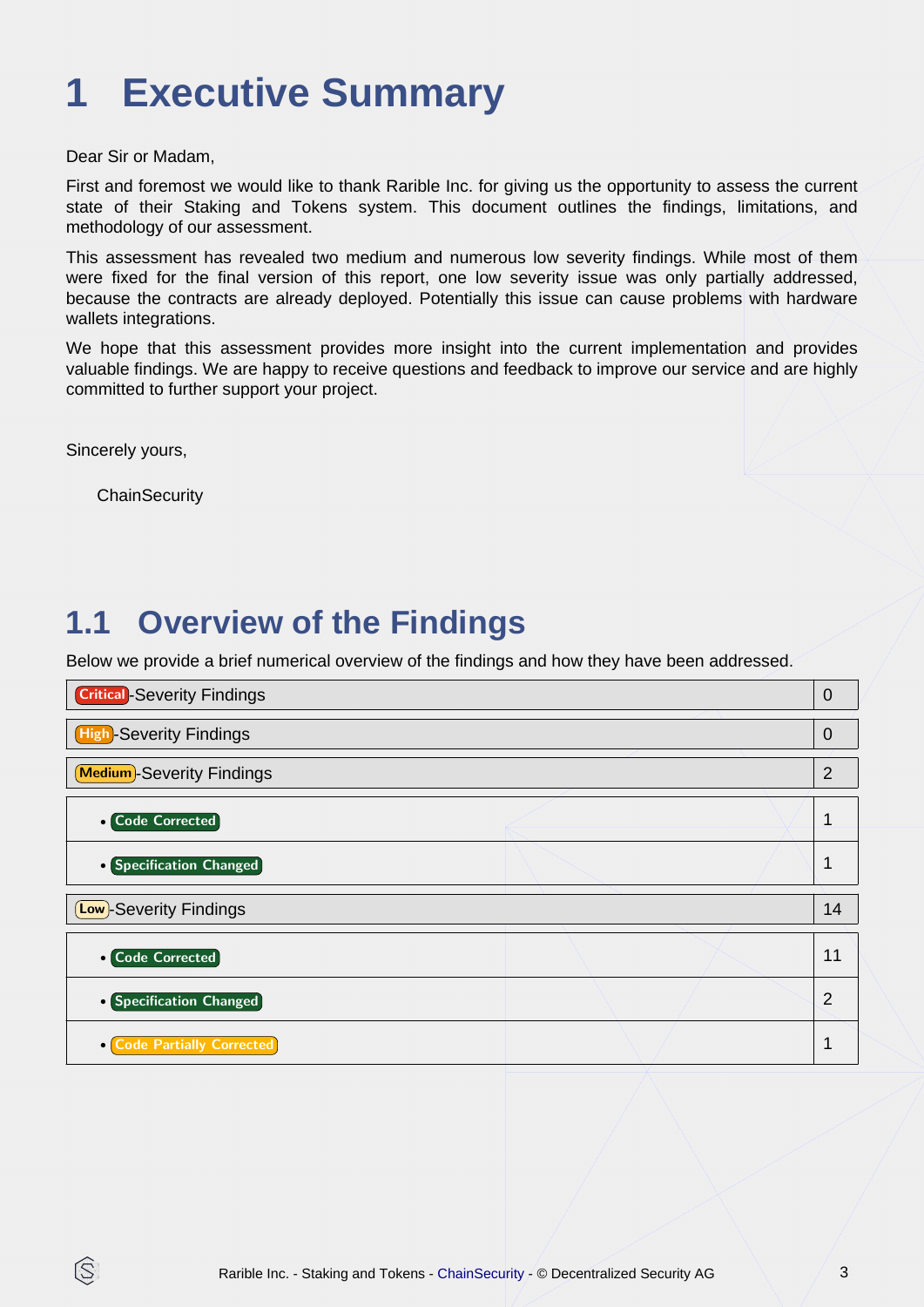# <span id="page-3-1"></span><span id="page-3-0"></span>**2 Assessment Overview**

In this section we briefly describe the overall structure and scope of the engagement including the code commit which is referenced throughout this report.

### **2.1 Scope**

The assessment was performed on the source code files inside the Staking and Tokens repository based on the documentation files. The table below indicates the code versions relevant to this report and when they were received.

| Date         | <b>Commit Hash</b>                       | <b>Note</b>              |
|--------------|------------------------------------------|--------------------------|
| 21 June 2021 | cd18f3164d6c733eedbfd8a9e53a372b804a4a52 | <b>Staking Version 1</b> |
| 21 June 2021 | 2cf9b0c03668e9b2ec78b69fa77f528894b3d097 | <b>Tokens Version 1</b>  |
| 9 July 2021  | e9fe7a0c61e05960de2b20296cf76e06f99bfe8f | Version 2                |
| 14 July 2021 | 1c397bca6fcb236016c79dff0dcc44580cf3d6a0 | Version 3                |

For the solidity smart contracts, the compiler version 0.7.6 was chosen.

For Tokens, solidity contracts in following folders at corresponding commit are in scope:

- tokens/contracts/erc-721
- tokens/contracts/erc-1155

For Staking contract, solidity contracts in following folders at corresponding commit are in scope:

• staking/contracts

### **2.1.1 Excluded from scope**

Any imported libraries, contracts and interfaces that were not in scope folders. Any factory contracts and proxy contracts that may interact with reviewed contracts were not in scope of this assessment.

## **2.2 System Overview**

This system overview describes the initially received version ((Version 1)) of the contracts as defined in the [Assessment Overview](#page-3-1).

Furthermore, in the findings section we have added a version icon to each of the findings to increase the readability of the report.

The 3 separate smart contracts were part of the audit: the staking contract, an ERC721 token contract, and an ERC1155 token contract.

### **2.2.1 ERC721 and ERC1155 Tokens**

The ERC721 and ERC1155 contracts are build using OpenZeppelin's upgradeable token templates. The following additional functionality was implemented:

• Multiple creators. A minted token is associated with one or multiple creators, namely the addresses that signed the minting data. Each creator of a token owns a share of it. The shares of a token need to add up to 10000, which represents 100% with 2 decimal places of precision.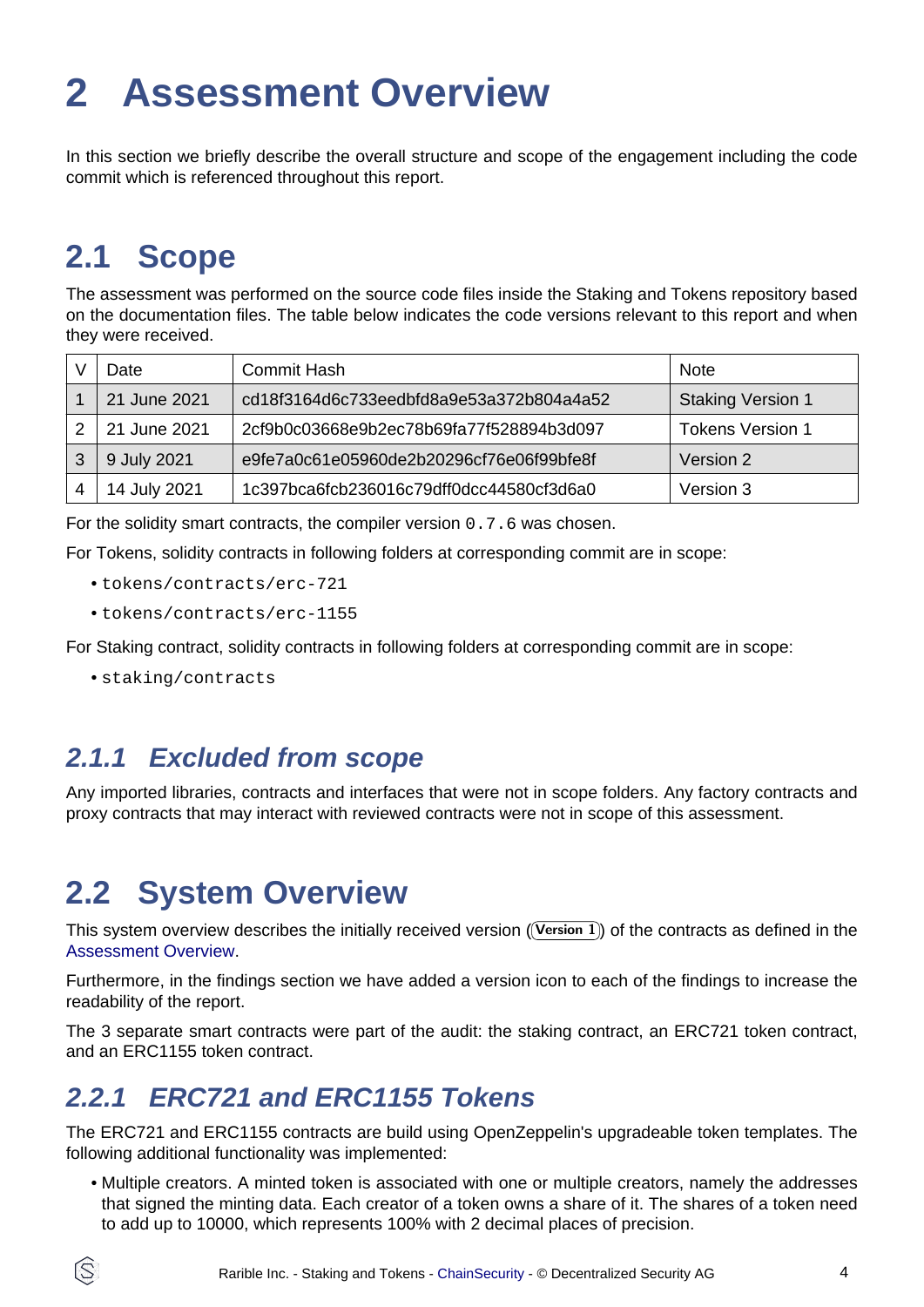- Mint and transfer. The function mintAndTransfer receives the minting data and signatures of creators, and then mints and transfers a token within the same contract call. The first creator of the token is the **minter** of the token. The mintAndTransfer function needs to be called by the minter or by a party approved by the minter.
- Default operators. The owner of the contract can assign the role of **default operator**. A default operator can transfer tokens of any user of the contract without prior approval from the user. The approval of a default operator cannot be revoked, and they can mintAndTransfer tokens on behalf of any minter.

There also a "User" version of the ERC721 and ERC1155 token contracts that does not have the "default operator" functionality. According to Rarible Inc., these contracts are meant to be deployed using a proxy factory. They enable users to have their own contracts with the mintAndTransfer functionality. The minter of tokens on these contracts can only be the owner of the contract.

### **2.2.2 Staking contract**

Staking contract allows users to lock ERC20 tokens for a period of time. The smallest unit of time that the contract tracks is one week. Each individual stake is identified by an ID and consists of 2 lines. The first line is the **lock line** and it is defined by the following 3 parameters:

- Bias the amount of tokens that the user locks inside the contract.
- Slope the mount of tokens that are unlocked every week.
- Cliff the period (in weeks), during which there is no unlocking.

The second line is the **stake line**, which equals the lock line scaled (multiplied) by a coefficient. That coefficient is computed based on cliff and slope period durations of the lock line. The longer any of the two periods is, the greater the scaling coefficient will be. Each unique stake is associated with an owner and a delegate addresses. The delegate address is the address whose stake balance is increased by the stake line of the given stake. The **stake balance** of the delegate address is the sum of all stake lines of all stakes that are delegated to it. The owner of a line can do following actions with the lock lines:

- Change the delegate of a stake line using the delagate To function.
- Delete an existing lock line (identified by its ID), as well as update a lock line with a new bias and slope, provided that the bias is above the current locked amount and the new line terminates no earlier than the original line. That can be done by using restake function.
- Withdraw the already unlocked funds from all owned stakes. The amount still locked is determined by the sum of all lock lines owned by address.

The staking is assumed to be done with the [Rari ERC20 token](https://etherscan.io/address/0xfca59cd816ab1ead66534d82bc21e7515ce441cf) .

The staking contract can be stopped by the contract's owner. After stopping, no stakes can be created or changed. Users can withdraw all the tokens that they had in the contract.

The contract's owner can put the staking contract into a migration mode. In this mode stakes can be created and changed, but the user can also migrateTo specific ID stakes into a new contract.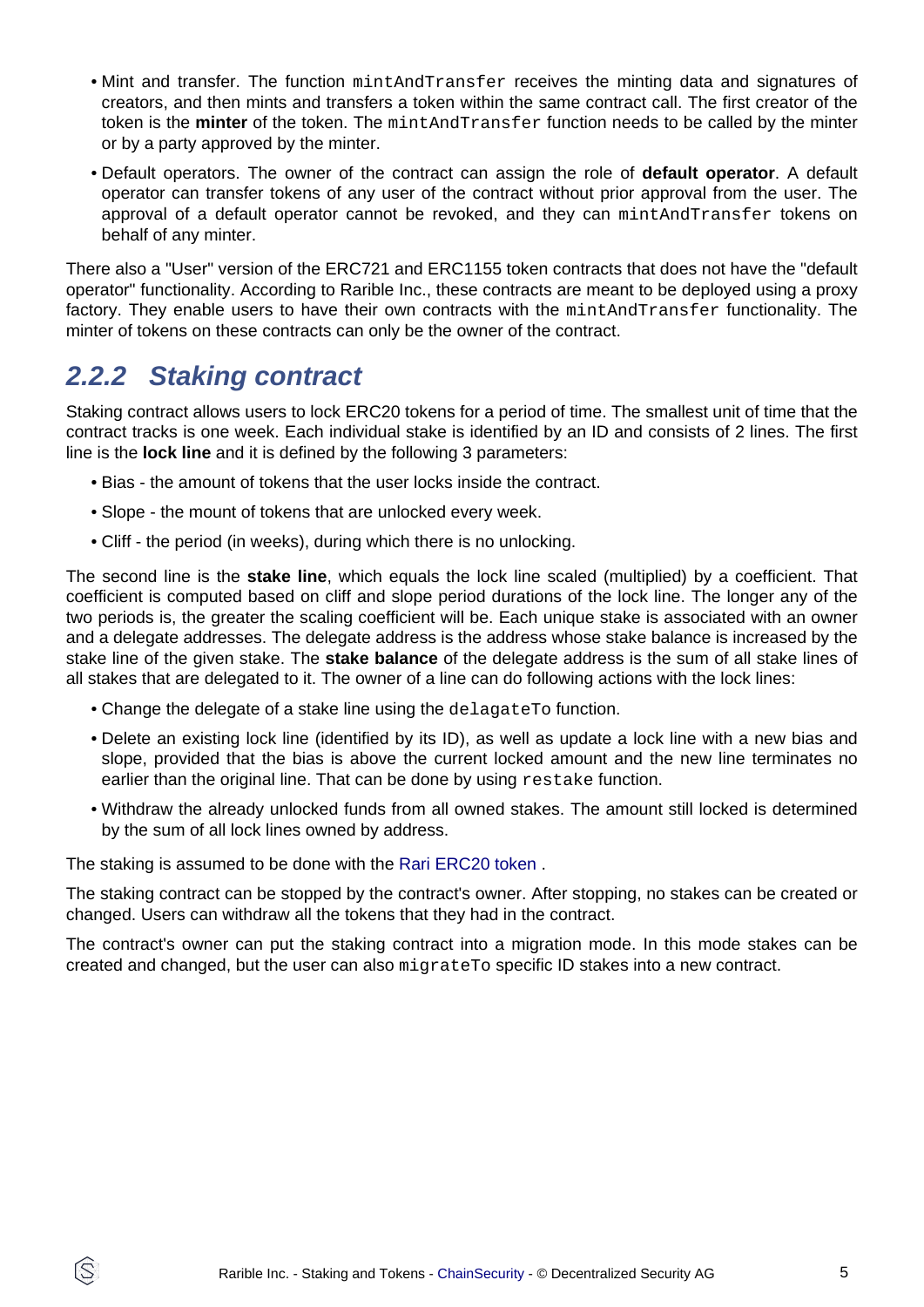# <span id="page-5-0"></span>**3 Limitations and use of report**

Security assessments cannot uncover all existing vulnerabilities; even an assessment in which no vulnerabilities are found is not a guarantee of a secure system. However, code assessments enable discovery of vulnerabilities that were overlooked during development and areas where additional security measures are necessary. In most cases, applications are either fully protected against a certain type of attack, or they are completely unprotected against it. Some of the issues may affect the entire application, while some lack protection only in certain areas. This is why we carry out a source code assessment aimed at determining all locations that need to be fixed. Within the customer-determined time frame, ChainSecurity has performed an assessment in order to discover as many vulnerabilities as possible.

The focus of our assessment was limited to the code parts associated with the items defined in the engagement letter on whether it is used in accordance with its specifications by the user meeting the criteria predefined in the business specification. We draw attention to the fact that due to inherent limitations in any software development process and software product an inherent risk exists that even major failures or malfunctions can remain undetected. Further uncertainties exist in any software product or application used during the development, which itself cannot be free from any error or failures. These preconditions can have an impact on the system's code and/or functions and/or operation. We did not assess the underlying third party infrastructure which adds further inherent risks as we rely on the correct execution of the included third party technology stack itself. Report readers should also take into account the facts that over the life cycle of any software product changes to the product itself or to its environment, in which it is operated, can have an impact leading to operational behaviours other than initially determined in the business specification.

ÍŠ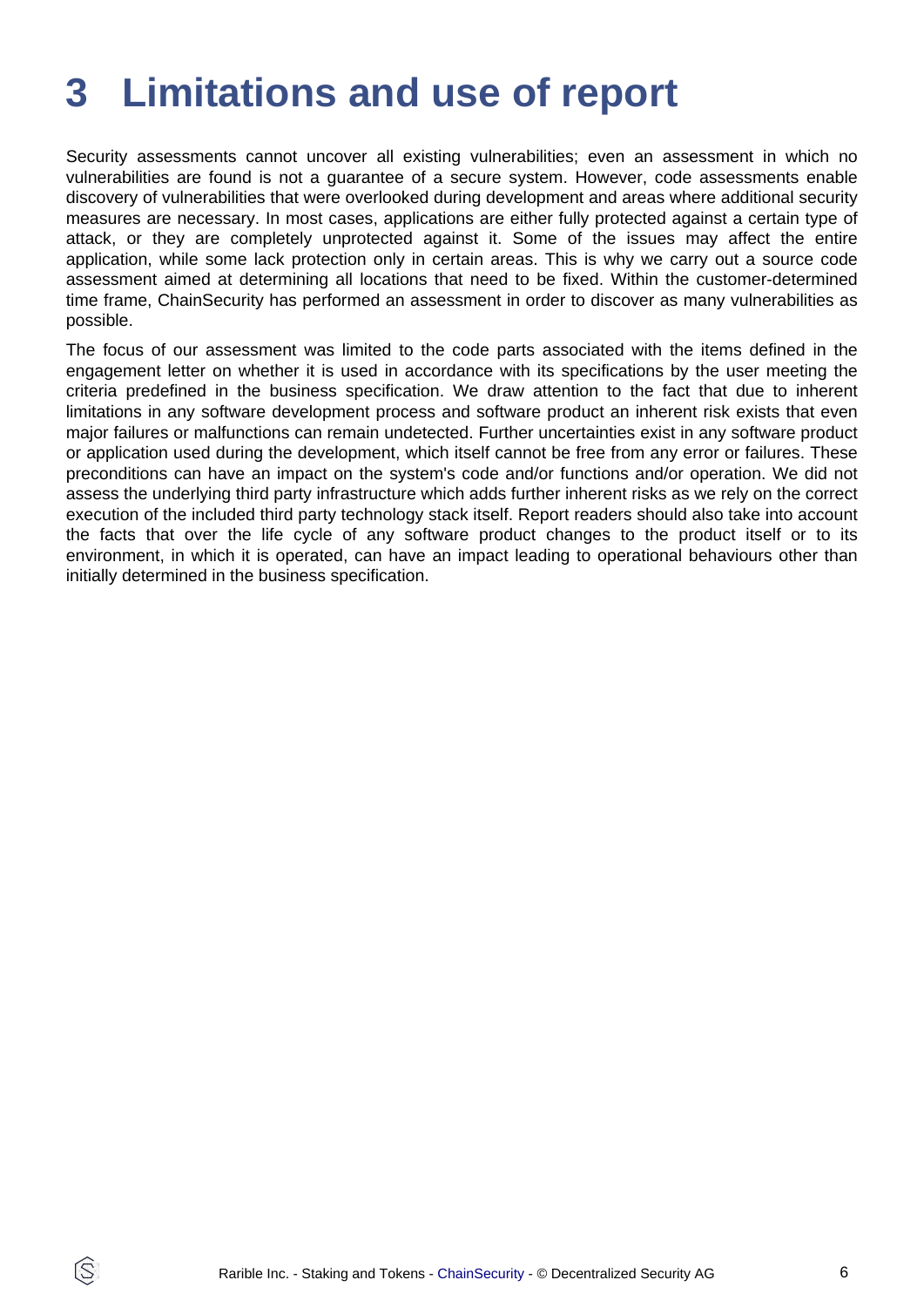# <span id="page-6-0"></span>**4 Terminology**

ÍŜ

For the purpose of this assessment, we adopt the following terminology. To classify the severity of our findings, we determine the likelihood and impact (according to the CVSS risk rating methodology).

- Likelihood represents the likelihood of a finding to be triggered or exploited in practice
- Impact specifies the technical and business-related consequences of a finding
- Severity is derived based on the likelihood and the impact

We categorize the findings into four distinct categories, depending on their severities. These severities are derived from the likelihood and the impact using the following table, following a standard risk assessment procedure.

| <b>Likelihood</b> | <b>Impact</b>   |             |               |
|-------------------|-----------------|-------------|---------------|
|                   | High            | Medium      | Low           |
| High              | <b>Critical</b> | High        | <b>Medium</b> |
| Medium            | <b>High</b>     | Medium      | Low           |
| LOW               | <b>Medium</b>   | $[$ Low $]$ | Low           |

As seen in the table above, findings that have both a high likelihood and a high impact are classified as critical. Intuitively, such findings are likely to be triggered and cause significant disruption. Overall, the severity correlates with the associated risk. However, every finding's risk should always be closely checked, regardless of severity.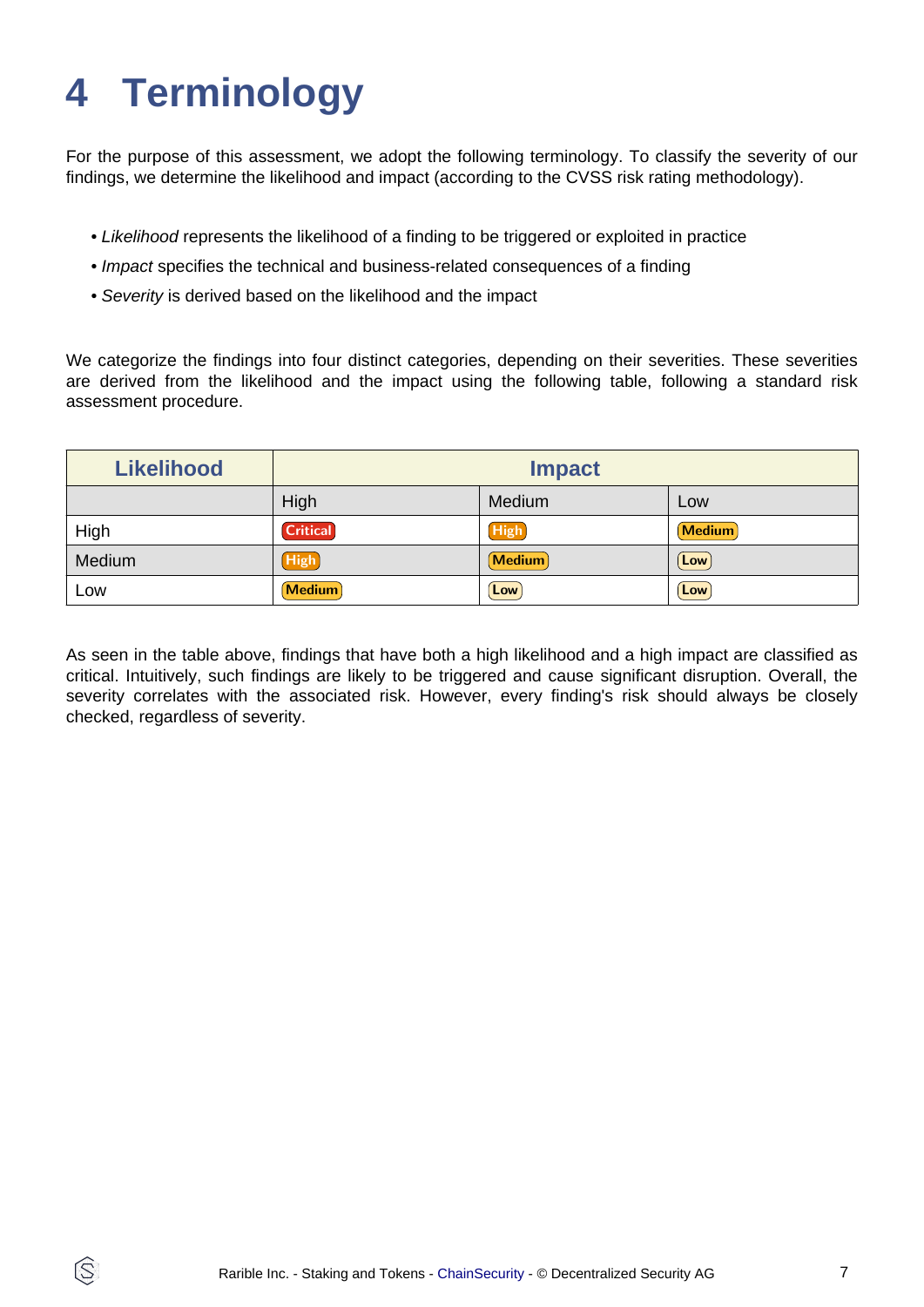# <span id="page-7-2"></span><span id="page-7-0"></span>**5 Findings**

In this section, we describe any open findings. Findings that have been resolved, have been moved to the [Resolved Findings](#page-8-1) section. All of the findings are split into these different categories:

- Design : Architectural shortcomings and design inefficiencies
- Correctness : Mismatches between specification and implementation

Below we provide a numerical overview of the identified findings, split up by their severity.

| <b>Critical</b> -Severity Findings |  |
|------------------------------------|--|
| <b>High-Severity Findings</b>      |  |
| Medium-Severity Findings           |  |
| <b>Low</b> -Severity Findings      |  |

• [Tokens EIP-721 Typehash](#page-7-1) Code Partially Corrected

### <span id="page-7-1"></span>**5.1 Tokens EIP-721 Typehash**

Correctness (Low) Version 1) Code Partially Corrected

The [EIP-712](https://github.com/ethereum/EIPs/blob/master/EIPS/eip-712.md) defines set of rules, how the solidity structs should be hashed.

Current LibERC721LazyMint and LibERC1155LazyMint contracts have few violations of this standart:

- Mint1155Data struct has uri field, but tokenURI is used in MINT\_AND\_TRANSFER\_TYPEHASH
- In Mint1155Data struct, the supply field follows the uri field. In MINT\_AND\_TRANSFER\_TYPEHASH, the supply field follows the tokenId field.
- Mint721Data struct has uri field, but tokenURI is used in MINT\_AND\_TRANSFER\_TYPEHASH

According to EIP-712, such mismatches are not compatible with the standard.

#### **Code partially corrected:**

Field uri was renamed to tokenURI in both contracts. Currently, these contracts are already deployed and changing the supply and tokenId order cannot be fixed.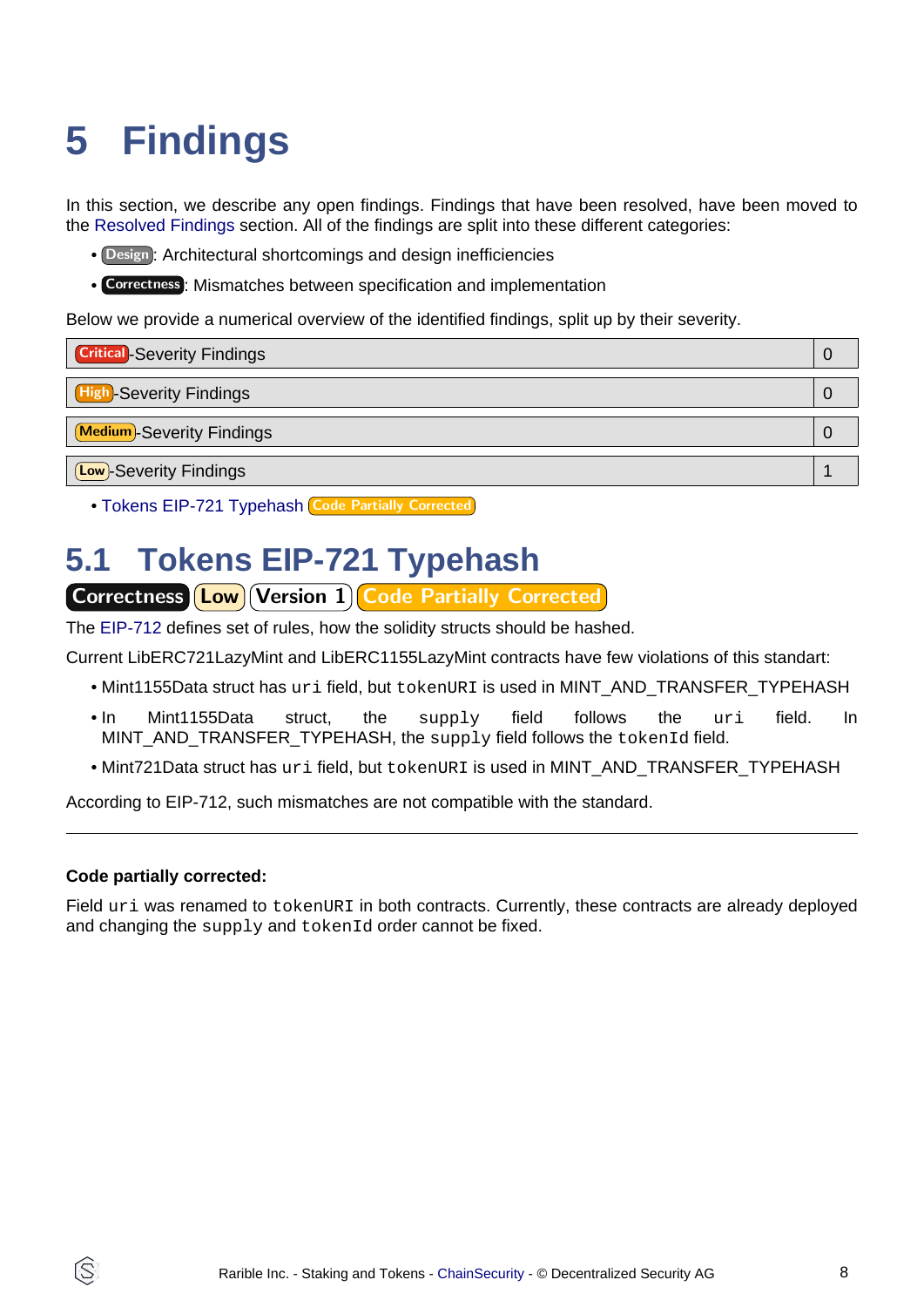# <span id="page-8-1"></span><span id="page-8-0"></span>**6 Resolved Findings**

Here, we list findings that have been resolved during the course of the engagement. Their categories are explained in the [Findings](#page-7-2) section.

Below we provide a numerical overview of the identified findings, split up by their severity.

| <b>Critical</b> -Severity Findings                                                  | $\mathbf 0$    |
|-------------------------------------------------------------------------------------|----------------|
| <b>High-Severity Findings</b>                                                       | $\mathbf 0$    |
| <b>Medium</b> -Severity Findings                                                    | $\overline{2}$ |
| • ERC721 Use of Unsafe Methods Code Corrected                                       |                |
| • Staking Formula Differs From Specificaiton Specification Changed                  |                |
|                                                                                     |                |
| (Low)-Severity Findings                                                             | 13             |
| . Mismatch in Mint Data Specification Specification Changed                         |                |
| • Code Is Not Compilable Specification Changed                                      |                |
| . Initialization of Staking Contracts Not According to OZ Guidelines Code Corrected |                |
| • Initializer Not Using Unchained Initializer of Ancestors Code Corrected           |                |

- **[Solidity Compiler Versions](#page-11-0) Code Corrected**
- [Staking Coefficient Can Make Stake Line Longer](#page-11-1) Code Corrected
- [Staking Contracts Are Missing \\_\\_gap Field](#page-11-2) Code Corrected
- [Staking Events Data](#page-12-0) Code Corrected
- **[Staking Exposing Getters](#page-12-1) Code Corrected**
- **[Staking Is Possible When Migrating](#page-13-0) Code Corrected**
- [Staking Restake Can Cut the Corner](#page-13-1) Code Corrected
- [Staking Slope Period Definition](#page-13-2) Code Corrected

### <span id="page-8-2"></span>**6.1 ERC721 Use of Unsafe Methods**

### Design Medium Version 1 Code Corrected

The ERC721 standard focuses on ensuring that token transfers do not lock / loose tokens. That is why the use of "safe" functions such as safeTransferFrom was introduced. This applies not only to transfers, but to minting as well. However, the implementation of mintAndTransfer in the contract ERC721Lazy does not use the "safe" \_safeMint but the \_mint function, whose use is discouraged.

#### **Code corrected:**

ÍŜ

Function mintAndTransfer now uses safeMint function.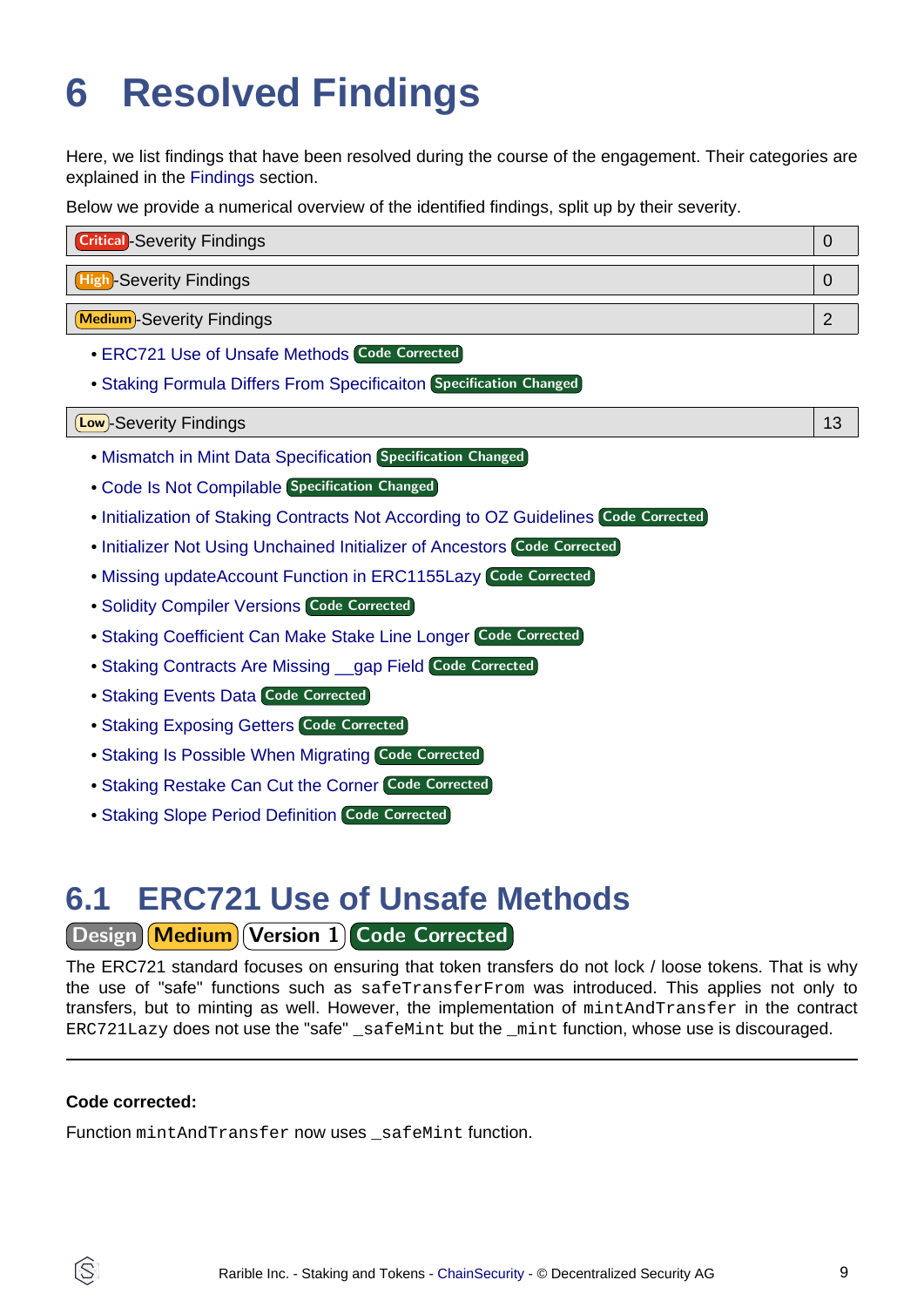## <span id="page-9-0"></span>**6.2 Staking Formula Differs From Specificaiton**

Design Medium Version 1 Specification Changed

The specs define the formula as:

```
stake = k * tokens.
K = (0.07 + 0.93 * (cliffPeriod / 104) ^2 + 0.5 * (0.07 + 0.93 * (slopePeriod / 104) ^2)).
```
This formula differs from solidity implementation, mostly due to use of following constants:

```
uint256 constant ST_FORMULA_MULTIPLIER = 1081000;<br>uint256 constant ST_FORMULA_COMPENSATE = 1135050;<br>//stFormula compensate = (0.7+0.35) * ST_FORMUL
uint256 constant ST_FORMULA_COMPENSATE = 1135050;<br>uint256 constant ST FORMULA_SLOPE MULTIPLIER = 465; //stFormula_slope_multiplier = 0 93 * 0 5 * 100
                                                                              1/stFormula slope multiplier = 0.93 * 0.5 * 100<br>1/stFormula cliff multiplier = 0.93 * 100
uint256 constant ST_FORMULA_CLIFF_MULTIPLIER = 930/
```
- ST\_FORMULA\_MULTIPLIER should be 1086000 to comply with specs.
- ST\_FORMULA\_COMPENSATE should be 1135680 to comply with specs.
- ST\_FORMULA\_SLOPE\_MULTIPLIER should be 46.5 to comply with specs.
- ST\_FORMULA\_CLIFF\_MULTIPLIER should be 93 to comply with specs.

#### **Specification corrected:**

Specificaion of formula was changed in commit 6167554ff40b7b7f9f6d1ce808fd7d62d04ab3f6 to:

```
stake = K * tokens / 1000;
K = (11356800 + 9300 * (cliffPeriod)^2 + 4650 * (sloperiod)^2) / 10816;
```
Code was adjusted in commit 888761566077d51937cf7676417ebe0839f2bdfe implemented according to this specificaion.

### <span id="page-9-1"></span>**6.3 Mismatch in Mint Data Specification**

Correctness **Low Version 2** Specification Changed

The Mint721Data and Mint1155Data structs in LibERC721LazyMint.sol and LibERC1155LazyMint.sol were updated. Yet, the documentation in tokens/readme.md was not updated. The documentation specifies that the mint data structs have element uri, while in code uri was changed to tokenURI.

Moreover, both structs have an element royalties, that are named as fees in the tokens/readme.md. That is a mismatch in the specification.

#### **Specification corrected:**

The names were fixed in version 3. Names in specs match the ones in code now.

## <span id="page-9-2"></span>**6.4 Code Is Not Compilable**

Design **Low** Version 1 Specification Changed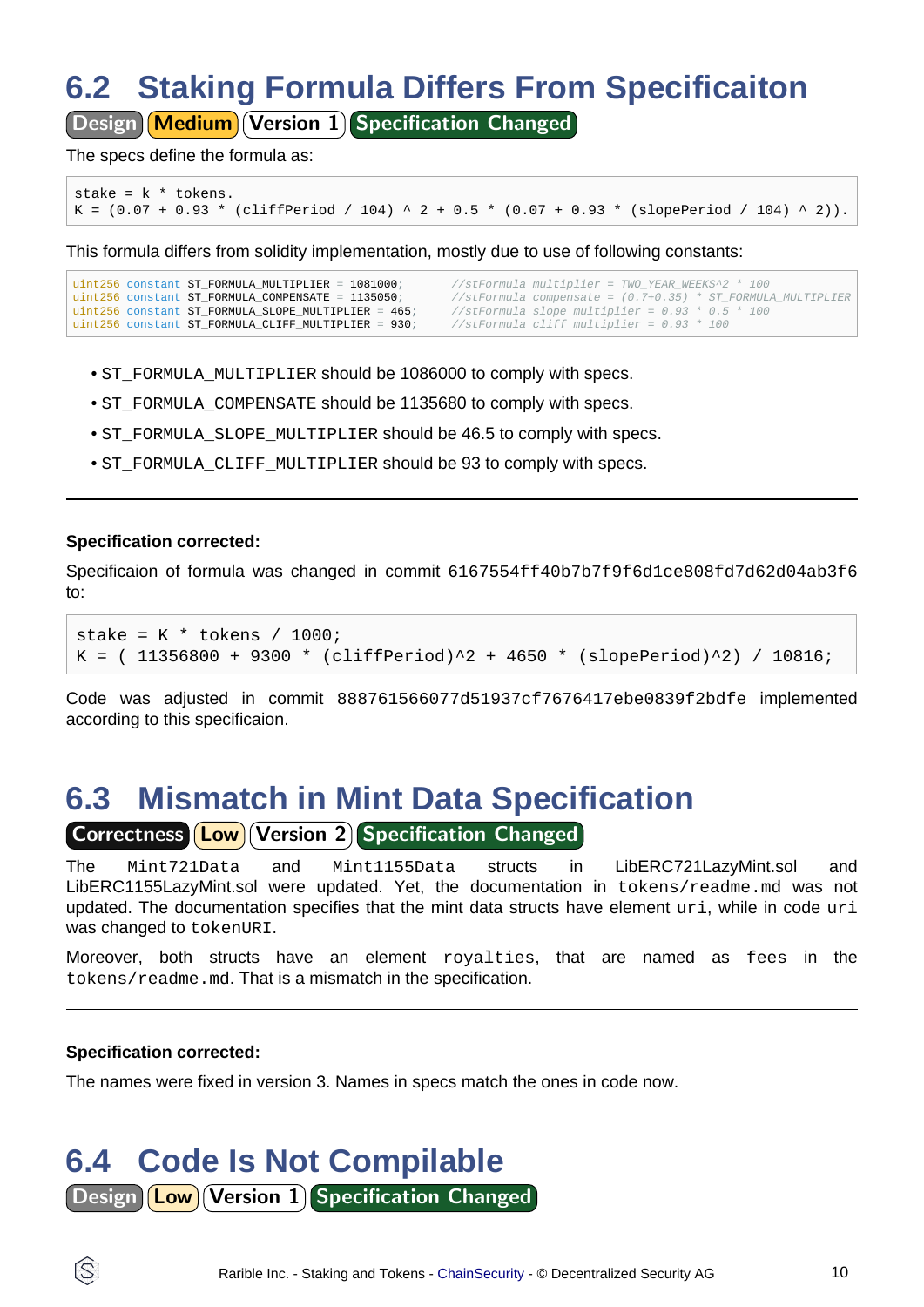Staking contract and token contracts are not compilable due to imports of @rarible libraries. Node pulls outdated libraries that are not compatible with the new code. If imports by path are used, the code would have been compilable. Not using direct imports by path can lead to compilations with outdated libraries. Taking into account the monorepo structure of rarible github, it is safer to use direct path imports.

#### **Specification corrected:**

The compilation instructions were added to the readme.

## <span id="page-10-0"></span>**6.5 Initialization of Staking Contracts Not According to OZ Guidelines**

### Design (Low) Version 1 Code Corrected

The initialization style of the contract is not according to guidelines from OpenZeppelin libary. In contract StakingBase a \_\_StakingBase\_init function is defined as public function. Usually such functions are defined as private and only most derived contract defines

public function initialize where the private chained/unchained init function are called.

Moreover, the initializer should call all unchained initializers of all ancestors of the contract. Currently the \_\_StakingBase\_init calls \_\_Ownable\_init\_unchained but not \_\_Context\_init\_unchained. The latter has no effect in current version of the OZ library, but that can change in future.

#### **Code corrected:**

StakingBase init was renamed to StakingBase init unchained. It does not call any initializer of ancestors anymore and was made internal. The initialization was moved to the Staking contract where \_\_Staking\_init calls all unchained initializers of parent contracts. The guidelines are now followed.

## <span id="page-10-1"></span>**6.6 Initializer Not Using Unchained Initializer of Ancestors**

Design **Low** Version 1 Code Corrected

The contract Mint721Validator implements \_\_Mint721Validator\_init\_unchained function, that calls EIP712 init from OpenZeppelin's EIP712Upgradeable contra[ct. The OpenZeppelin](https://docs.openzeppelin.com/contracts/3.x/upgradeable#multiple-inheritance) [docs](https://docs.openzeppelin.com/contracts/3.x/upgradeable#multiple-inheritance) suggests using unchained initializers of parent contracts to prevent initializing a contract twice.

#### **Code corrected:**

\_\_Mint721Validator\_init\_unchained calls \_\_EIP712\_init\_unchained now.

## <span id="page-10-2"></span>**6.7 Missing** updateAccount **Function in**

ERC1155Lazy

Design | **Low** Version 1 Code Corrected

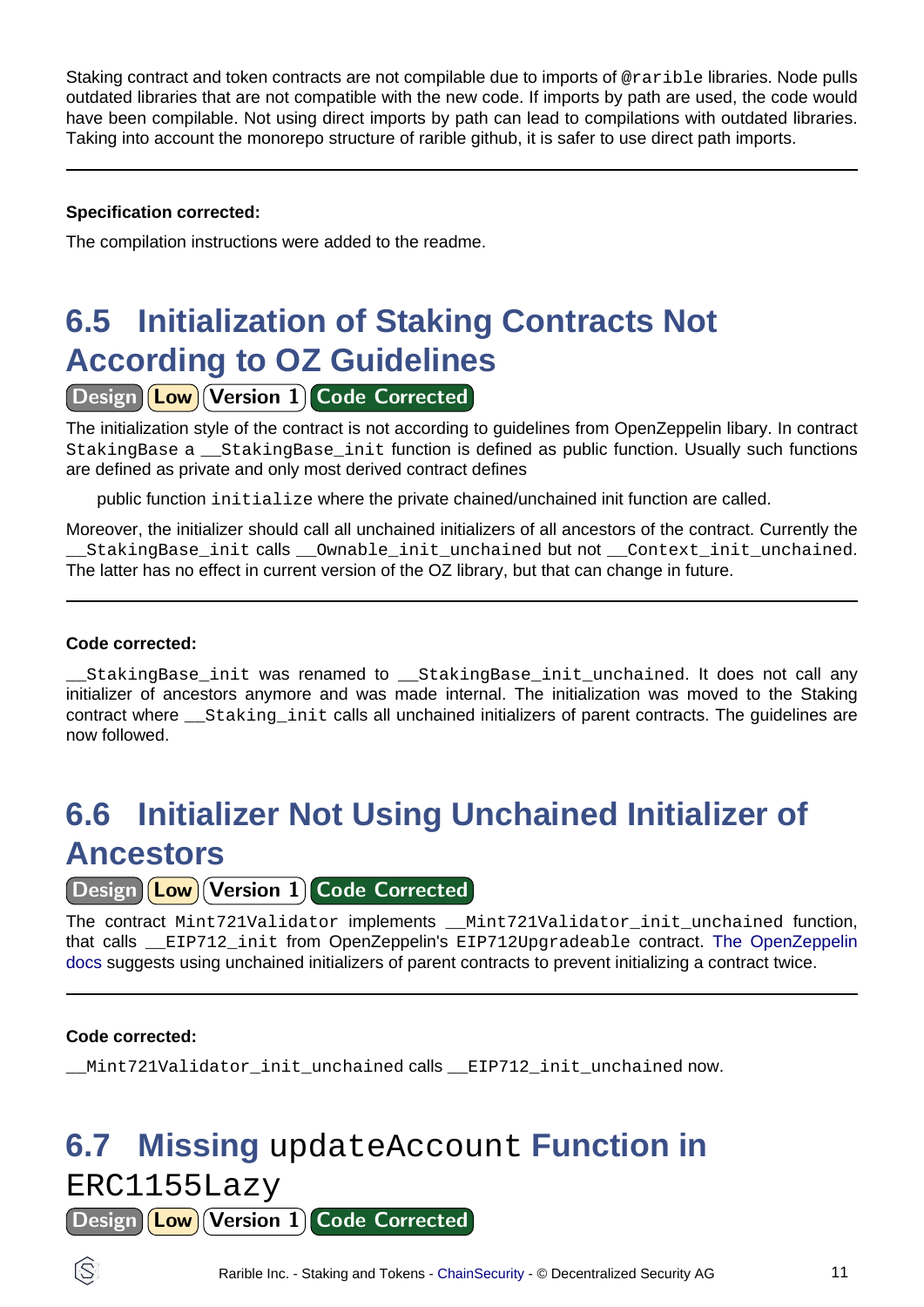The contracts should support Rarible on-chain royalties. As in ERC721Lazy there should be a method calling \_updateAccount from AbstractRoyalties. That enables a registered royalty account to change the address for the royalties for some token ID. Such function is missing in the ERC1155Lazy.

#### **Code corrected:**

The updateAccount function was added. It allows to perform the previously described actions.

### <span id="page-11-0"></span>**6.8 Solidity Compiler Versions**

Design (Low) Version 1 Code Corrected

The defined solidity versions are too different across staking contracts:

```
pragma solidity >=0.6.2 <0.8.0;
pragma solidity ^0.7.0;
```
Too wide version range  $>=0.6.2 < 0.8.0$  can cause compilation with not the latest compiler version, where bugs can present.

#### **Code corrected:**

The Solidity compiler version was set to 0.7.6 for all contracts in scope.

## <span id="page-11-1"></span>**6.9 Staking Coefficient Can Make Stake Line Longer**

Design **Low** Version 1 Code Corrected

When the staking bias and slope are computed, the computation is done with a certain precision. If bias has a significant difference compared to slope, the resulting params of stake line can make it longer compared to locked line. For example, bias of 5200, with slope of 100 and cliff of 52 weeks, the stake line will have bias of 23592 and slope of 453. Right after 104 weeks, the lock line will be depleted, and all funds will be withdrawable. The stake line after the same period will have remaining 36 (23592 mod 453) stake that will unlock only on 53rd week. This behavior is not documented in specs and violates the statement that stake behaves like locked tokens and is just multiplied by value.

#### **Code corrected:**

Calculations were changed for the staking bias and slope values. The slopePeriod is now defined as ceil(amount / slopePeriod). The staking coefficient affects only staking bias. The staking slope value is computed as  $ceil(\text{staking amount / slopePeriod})$ . As a result of this changes, the "remained" will be counted as a last period of slopePeriod. The stake line and balance line will deplete at the same time.

<span id="page-11-2"></span>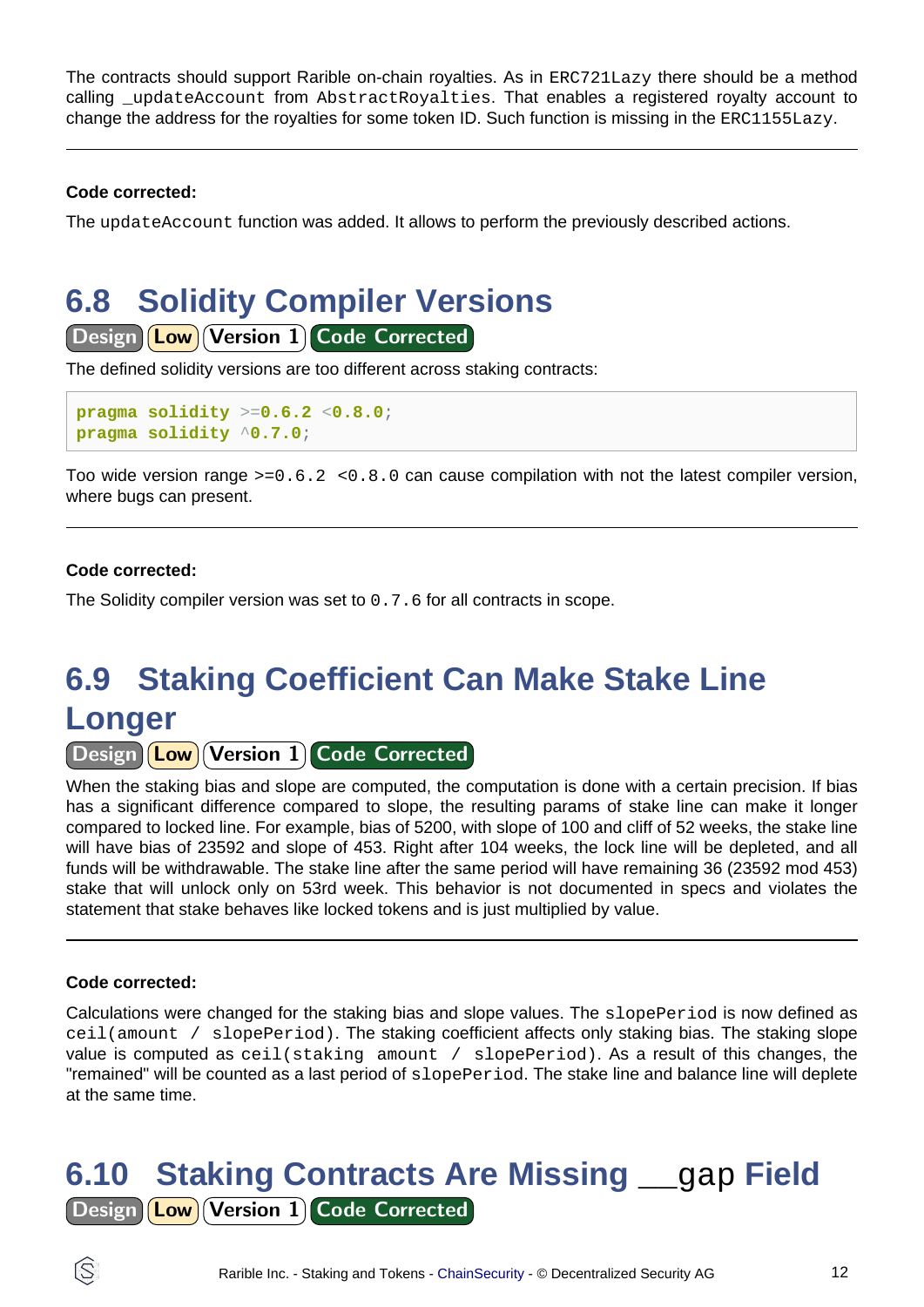All staking contracts, Staking, StakingRestake and StakingBase, do not have the recommended gap field for upgradeable contracts. Without this field adding new state variables in the future can be problematic.

#### **Code corrected:**

gap was added to the above mentioned contracts.

### <span id="page-12-0"></span>**6.11 Staking Events Data**

Design **Low** Version 1 Code Corrected

Some events emitted in staking contract do not provide enough information to easily reconstruct the state of contract.

- In function restake the emitted event Restake does not emit new value of counter field. Also the account that performs restake is not emitted. The StakeCreate emits both those fields.
- Event Delegate does not emit account that performs redelegation.
- No events emitted on stop function call. That is important function that greatly impacts the contract functionality.
- No events emitted on startMigration function call. That is important function that greatly impacts the contract functionality.

#### **Code corrected:**

The events are now emitted for all actions, described above.

# <span id="page-12-1"></span>**6.12 Staking Exposing Getters**

Design **Low** Version 1 Code Corrected

In current implementation of the staking contract some fields and data is hard to query due to missing getters. The list of information that can improve user experience and minimize human errors:

- Output of getStake function. Currently it is internal pure function.
- Remaining locked amount
- Amount available for withdrawal
- For a given Line id, the owner and delegate addresses.
- Field stopped of the staking contract
- Getting "current week" of the contract. E.g. roundTimestamp function output.

#### **Code corrected:**

ÍŜ

Following changes were done, to fix the issues from the above list:

- Function getStake is declared as public.
- Function locked was added.
- Function getAvailableForWithdraw was added.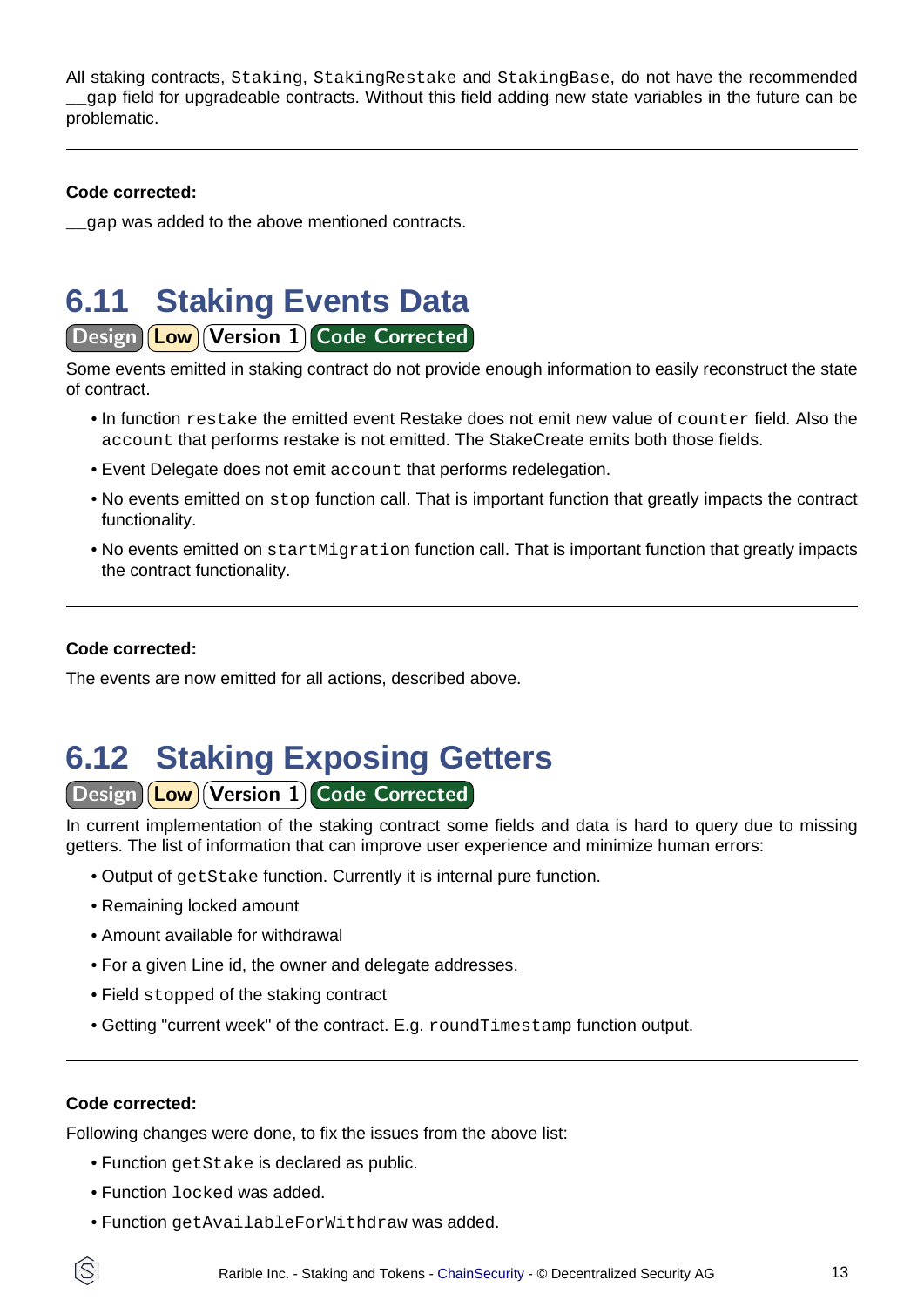- Function getAccountAndDelegate was added.
- Field stopped was made public.
- Function getWeek was added.

## <span id="page-13-0"></span>**6.13 Staking Is Possible When Migrating**

### Design (Low) Version 1 Code Corrected

The migration is irreversible process that is needed to move stakes to a new contract. But such actions like stake, delegateTo and restake are still allowed during this process. Users can by mistake performed such actions and will need to submit extra transaction to migrate their actions to a new contract.

#### **Code corrected:**

Function mentioned above now use not Migrating operator that restricts their usage when the contract is migrating.

## <span id="page-13-1"></span>**6.14 Staking Restake Can Cut the Corner**

### Correctness **Low Version 1 Code Corrected**

The restake function checks that the new amount of locked tokens is not lower than the old amount. Also there is a check that the end time of the new line should not be earlier that the old end time. These constraints allow the user to restake with a long slopePeriod, but without a cliffPeriod, which leads to stake being unlocked earlier than in the original line. Geometrically, this amounts to "cutting the corner" of the brokenline.

#### **Code corrected:**

The restake function now performs checks, that the new line is greater (not strictly) then the old line. Geometrically, this can be interpreted as new line to be always "above or equal" the old stake line. This is done by a call to verification internal function.

### <span id="page-13-2"></span>**6.15 Staking Slope Period Definition**

### Correctness **Low** Version 1 Code Corrected

The current slope period is computed as amount  $\frac{1}{2}$  slope, that is using an integer division that rounds down. The effect of this is that, in the week after the slope period ends, the amount  $\frac{1}{8}$  slope tokens will still be staked. This remainder does not contribute to the staking coefficient K. The remainder cannot be withdrawn, but can be delegated to and restaked. Also this extra period does not counted towards the 2 year limit for the staking period. The current version of the specification does not describe this behavior.

#### **Code corrected:**

ÍŜ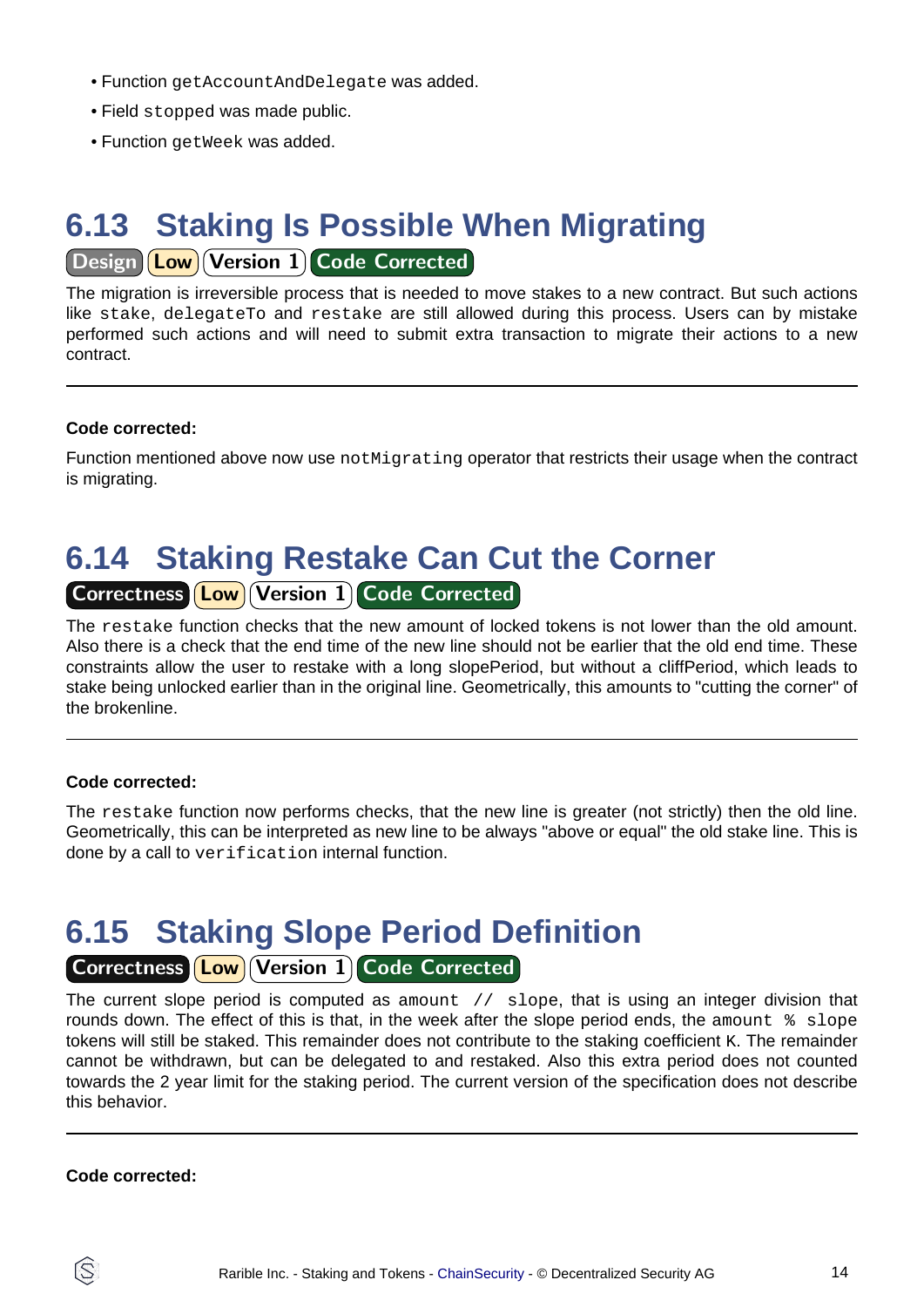The new slope period is computed as ceil(amount // slope). Now the "remainder" week is accounted for staking coefficient and 2 year limit.

 $\circledS$